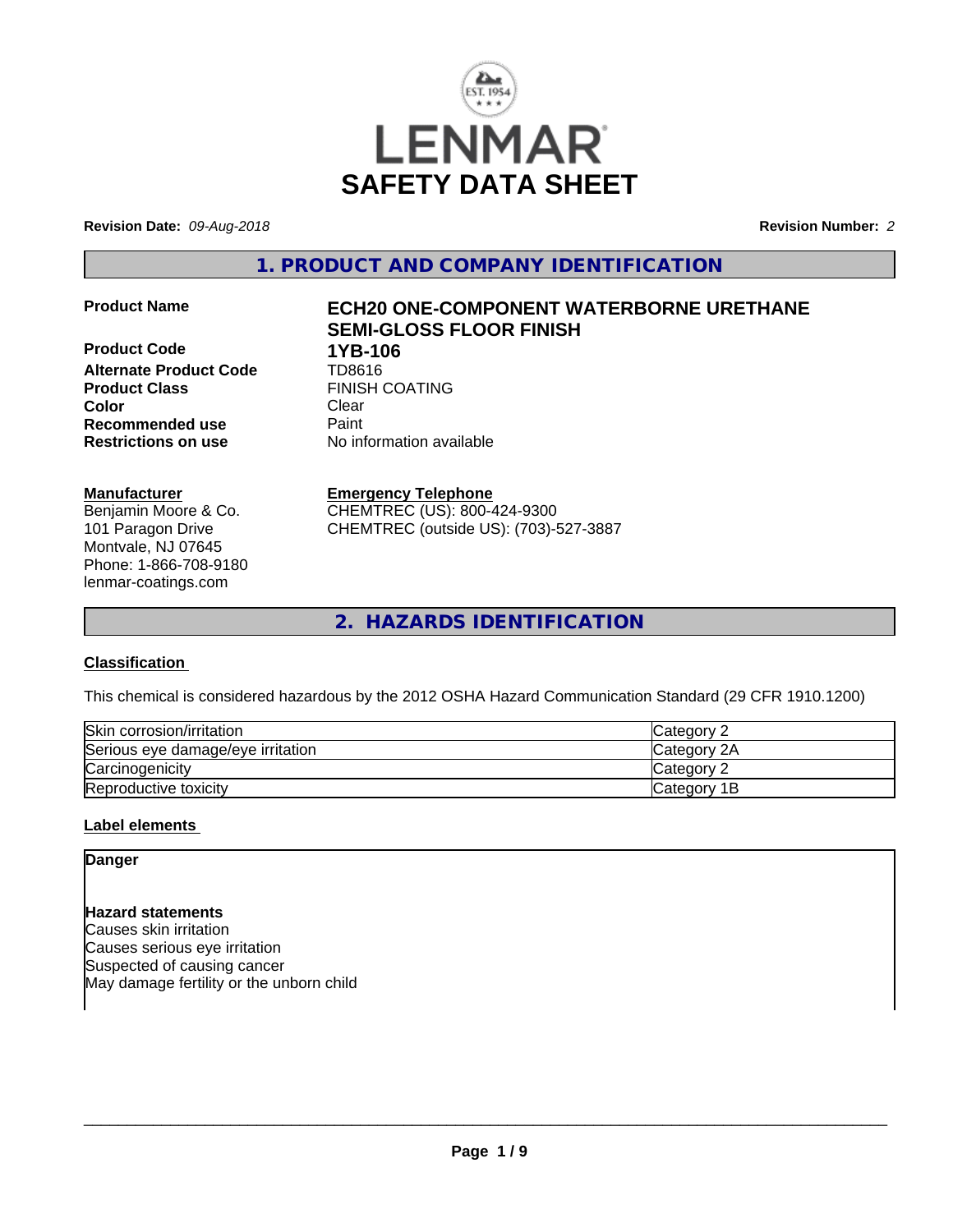

**Appearance** liquid

**Odor** little or no odor

## **Precautionary Statements - Prevention**

Obtain special instructions before use Do not handle until all safety precautions have been read and understood Use personal protective equipment as required Wash face, hands and any exposed skin thoroughly after handling Wear eye/face protection

## **Precautionary Statements - Response**

IF exposed or concerned: Get medical advice/attention **Eyes**

IF IN EYES: Rinse cautiously with water for several minutes. Remove contact lenses, if present and easy to do. Continue rinsing

\_\_\_\_\_\_\_\_\_\_\_\_\_\_\_\_\_\_\_\_\_\_\_\_\_\_\_\_\_\_\_\_\_\_\_\_\_\_\_\_\_\_\_\_\_\_\_\_\_\_\_\_\_\_\_\_\_\_\_\_\_\_\_\_\_\_\_\_\_\_\_\_\_\_\_\_\_\_\_\_\_\_\_\_\_\_\_\_\_\_\_\_\_

If eye irritation persists: Get medical advice/attention

**Skin**

IF ON SKIN: Wash with plenty of soap and water If skin irritation occurs: Get medical advice/attention Take off contaminated clothing and wash before reuse

## **Precautionary Statements - Storage**

Store locked up

#### **Precautionary Statements - Disposal**

Dispose of contents/container to an approved waste disposal plant

## **Hazards not otherwise classified (HNOC)**

Not applicable

#### **Other information**

No information available

## **3. COMPOSITION INFORMATION ON COMPONENTS**

| <b>Chemical name</b>     | <b>CAS No.</b>       | Weight-% |
|--------------------------|----------------------|----------|
| I-Methvl-2-pvrrolidinone | 872-50-4             |          |
| Triethvlamine            | $1 - 44 - 8$<br>191. |          |
| Cobalt neodecanoate      | 27253-31-2           | v.J      |

## **4. FIRST AID MEASURES**

**General Advice** No hazards which require special first aid measures.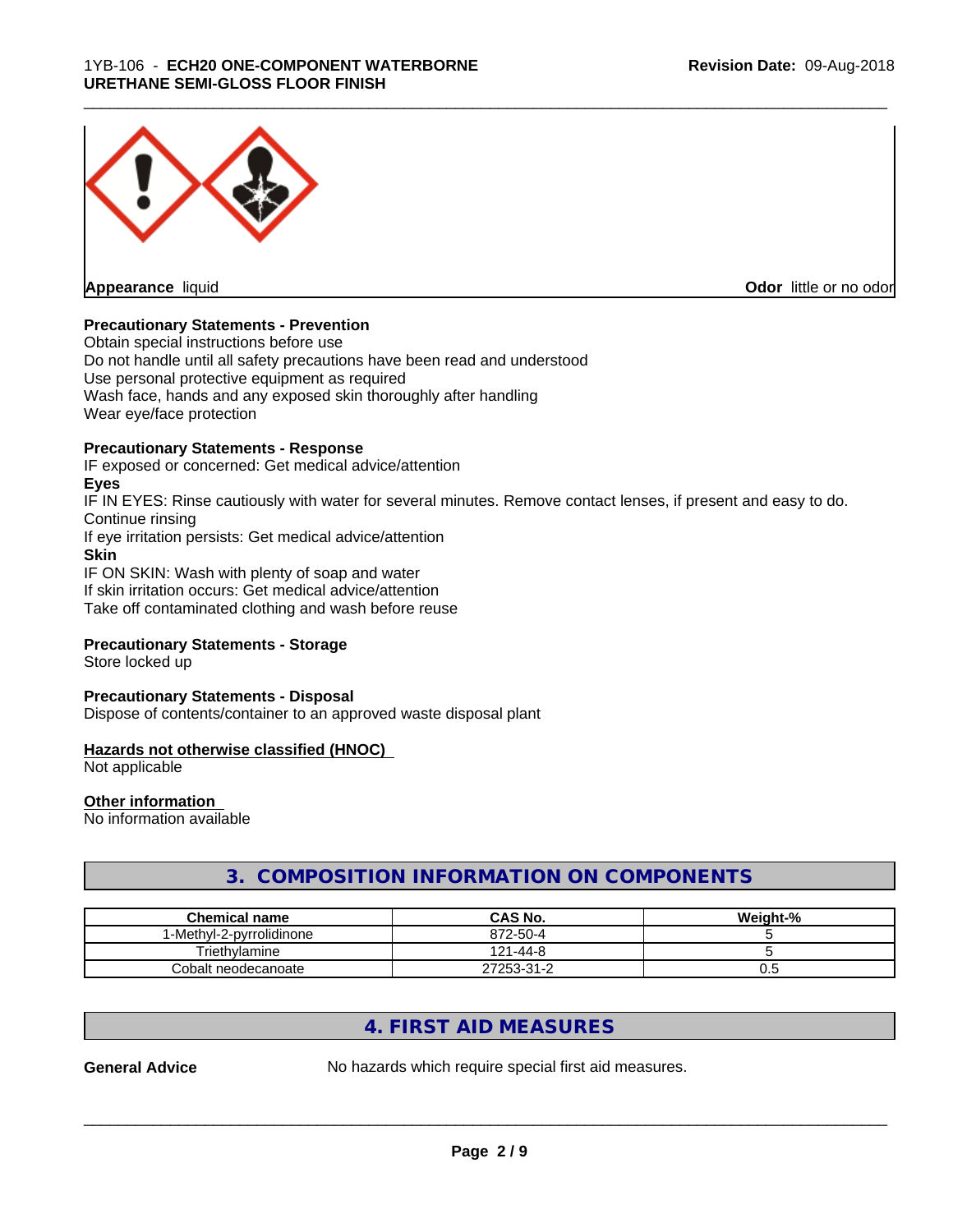| <b>Eye Contact</b>                               | Rinse thoroughly with plenty of water for at least 15 minutes and consult a<br>physician.                |
|--------------------------------------------------|----------------------------------------------------------------------------------------------------------|
| <b>Skin Contact</b>                              | Wash off immediately with soap and plenty of water while removing all<br>contaminated clothes and shoes. |
| <b>Inhalation</b>                                | Move to fresh air. If symptoms persist, call a physician.                                                |
| Ingestion                                        | Clean mouth with water and afterwards drink plenty of water. Consult a physician<br>if necessary.        |
| <b>Most Important</b><br><b>Symptoms/Effects</b> | None known.                                                                                              |
| <b>Notes To Physician</b>                        | Treat symptomatically.                                                                                   |

**5. FIRE-FIGHTING MEASURES**

| <b>Suitable Extinguishing Media</b>                                                                                   | Use extinguishing measures that are appropriate to local<br>circumstances and the surrounding environment.                                                                                                           |  |
|-----------------------------------------------------------------------------------------------------------------------|----------------------------------------------------------------------------------------------------------------------------------------------------------------------------------------------------------------------|--|
| <b>Protective Equipment And Precautions For</b><br><b>Firefighters</b>                                                | As in any fire, wear self-contained breathing apparatus<br>pressure-demand, MSHA/NIOSH (approved or equivalent)<br>and full protective gear.<br>Closed containers may rupture if exposed to fire or<br>extreme heat. |  |
| <b>Specific Hazards Arising From The Chemical</b>                                                                     |                                                                                                                                                                                                                      |  |
| <b>Sensitivity To Mechanical Impact</b>                                                                               | No                                                                                                                                                                                                                   |  |
| <b>Sensitivity To Static Discharge</b>                                                                                | No                                                                                                                                                                                                                   |  |
| <b>Flash Point Data</b><br>Flash Point (°F)<br>Flash Point (°C)<br><b>Method</b><br><b>Flammability Limits In Air</b> | Not applicable<br>Not applicable<br>Not applicable                                                                                                                                                                   |  |
| Lower flammability limit:<br><b>Upper flammability limit:</b>                                                         | Not applicable<br>Not applicable                                                                                                                                                                                     |  |
| Health: 1<br>Flammability: 0<br><b>NFPA</b>                                                                           | Instability: 0<br><b>Special: Not Applicable</b>                                                                                                                                                                     |  |
| <b>NFPA Legend</b><br>0 - Not Hazardous<br>1 - Slightly<br>2 - Moderate<br>3 - High<br>4 - Severe                     |                                                                                                                                                                                                                      |  |

*The ratings assigned are only suggested ratings, the contractor/employer has ultimate responsibilities for NFPA ratings where this system is used.*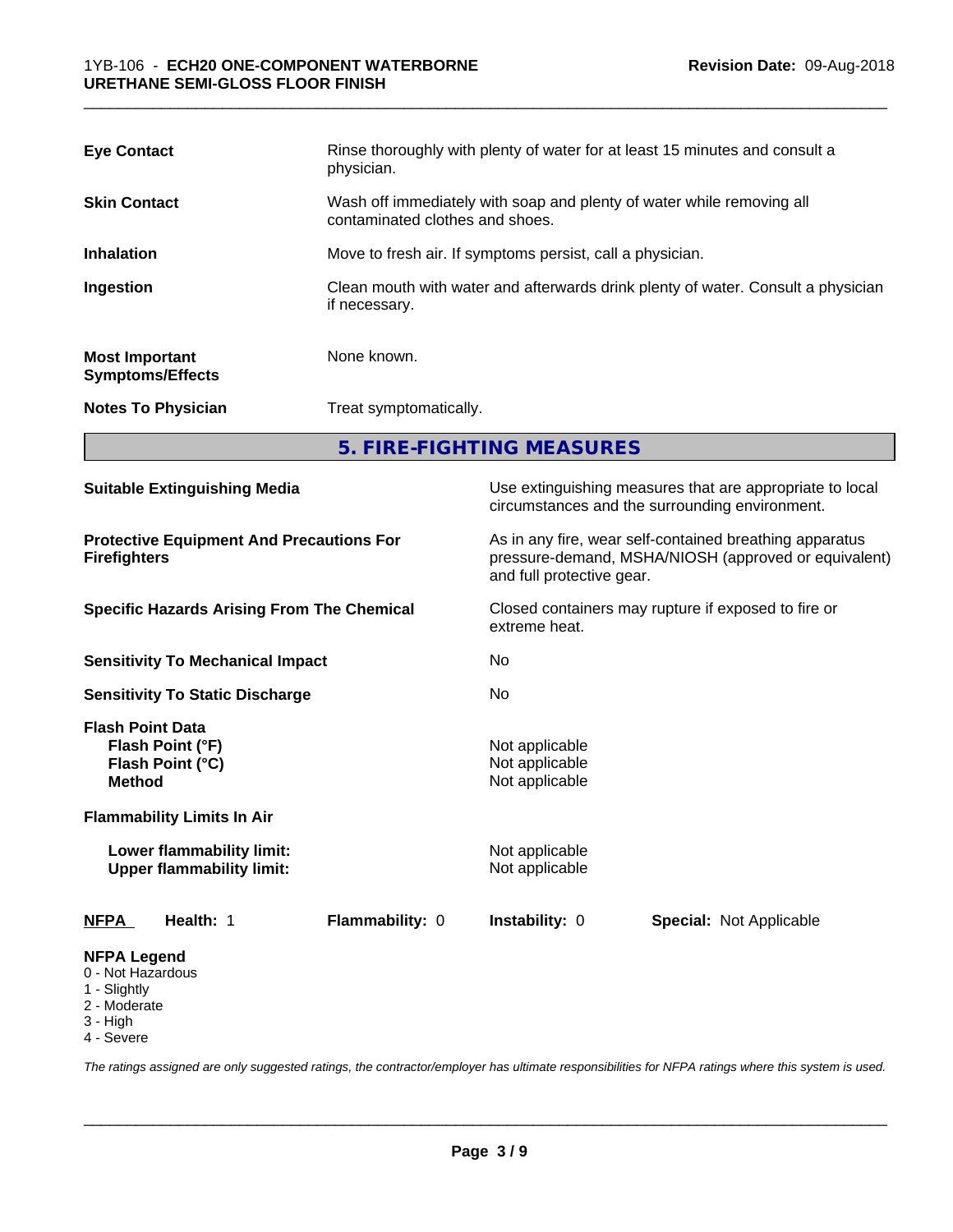*Additional information regarding the NFPA rating system is available from the National Fire Protection Agency (NFPA) at www.nfpa.org.*

## **6. ACCIDENTAL RELEASE MEASURES**

\_\_\_\_\_\_\_\_\_\_\_\_\_\_\_\_\_\_\_\_\_\_\_\_\_\_\_\_\_\_\_\_\_\_\_\_\_\_\_\_\_\_\_\_\_\_\_\_\_\_\_\_\_\_\_\_\_\_\_\_\_\_\_\_\_\_\_\_\_\_\_\_\_\_\_\_\_\_\_\_\_\_\_\_\_\_\_\_\_\_\_\_\_

| <b>Personal Precautions</b>                                                                                                            | Avoid contact with skin, eyes and clothing. Ensure adequate ventilation. |
|----------------------------------------------------------------------------------------------------------------------------------------|--------------------------------------------------------------------------|
|                                                                                                                                        |                                                                          |
| <b>Other Information</b>                                                                                                               | Prevent further leakage or spillage if safe to do so.                    |
| <b>Environmental precautions</b>                                                                                                       | See Section 12 for additional Ecological Information.                    |
| Soak up with inert absorbent material. Sweep up and shovel into suitable<br><b>Methods for Cleaning Up</b><br>containers for disposal. |                                                                          |
|                                                                                                                                        | 7. HANDLING AND STORAGE                                                  |

| <b>Handling</b>               | Avoid contact with skin, eyes and clothing. Avoid breathing vapors, spray mists or<br>sanding dust. In case of insufficient ventilation, wear suitable respiratory<br>equipment. |
|-------------------------------|----------------------------------------------------------------------------------------------------------------------------------------------------------------------------------|
| <b>Storage</b>                | Keep container tightly closed. Keep out of the reach of children.                                                                                                                |
| <b>Incompatible Materials</b> | No information available                                                                                                                                                         |

## **8. EXPOSURE CONTROLS/PERSONAL PROTECTION**

#### **Exposure Limits**

| <b>Chemical name</b> | <b>ACGIH TLV</b>            | <b>OSHA PEL</b>                    |
|----------------------|-----------------------------|------------------------------------|
| Triethylamine        | 0.5 ppm - TWA<br>ppm - STEL | 25 ppm - TWA<br>100 mg/m $3$ - TWA |
|                      | Skin                        |                                    |

## **Legend**

ACGIH - American Conference of Governmental Industrial Hygienists Exposure Limits OSHA - Occupational Safety & Health Administration Exposure Limits N/E - Not Established

| <b>Engineering Measures</b>          | Ensure adequate ventilation, especially in confined areas.                                                                          |  |
|--------------------------------------|-------------------------------------------------------------------------------------------------------------------------------------|--|
| <b>Personal Protective Equipment</b> |                                                                                                                                     |  |
| <b>Eye/Face Protection</b>           | Safety glasses with side-shields.                                                                                                   |  |
| <b>Skin Protection</b>               | Protective gloves and impervious clothing.                                                                                          |  |
| <b>Respiratory Protection</b>        | In case of insufficient ventilation wear suitable respiratory equipment.                                                            |  |
| <b>Hygiene Measures</b>              | Avoid contact with skin, eyes and clothing. Remove and wash contaminated<br>clothing before re-use. Wash thoroughly after handling. |  |

## **9. PHYSICAL AND CHEMICAL PROPERTIES**

**Appearance** liquid **Odor** little or no odor

**Odor Threshold No information available**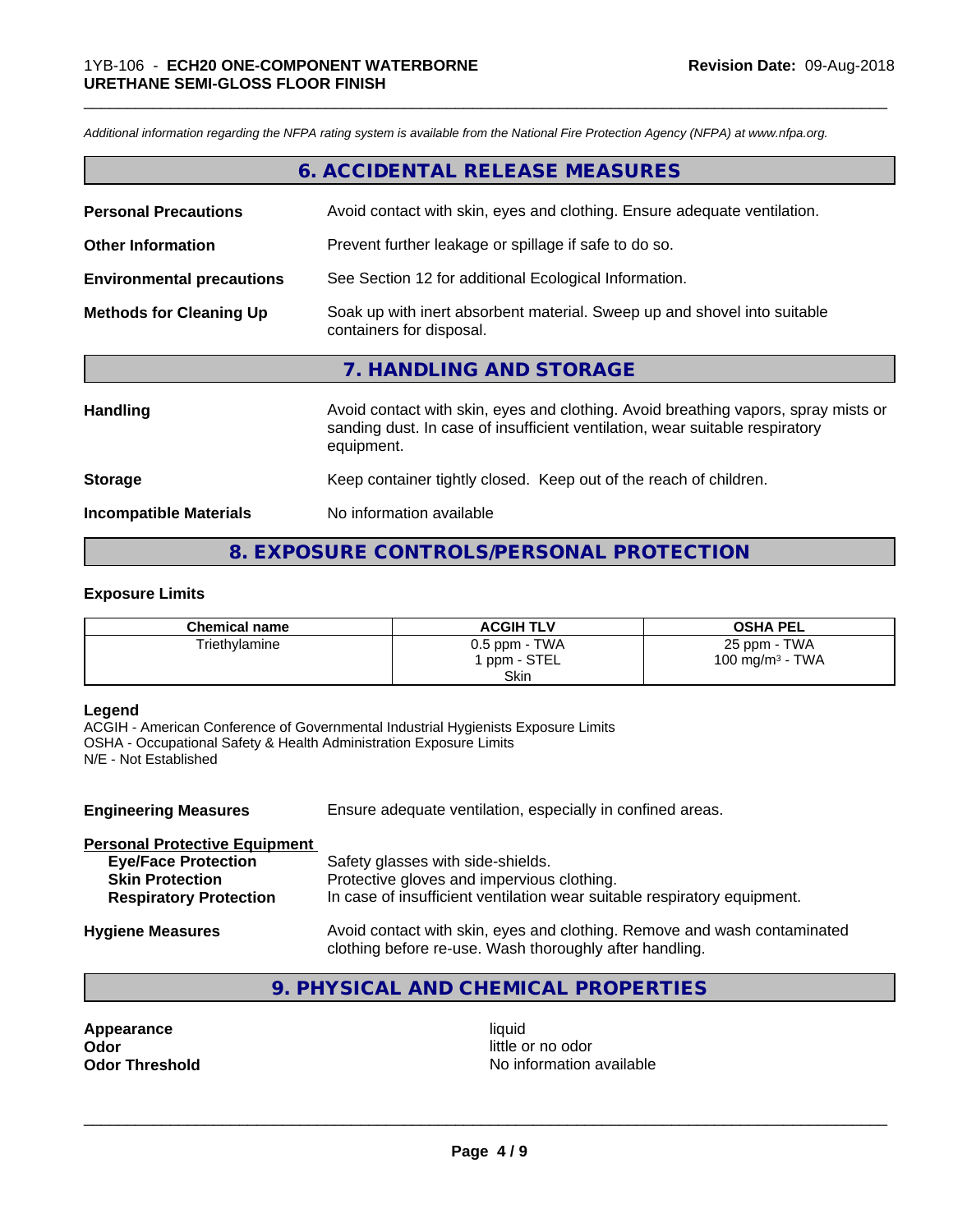| Density (Ibs/gal)                    | $8.3 - 8.7$              |
|--------------------------------------|--------------------------|
| <b>Specific Gravity</b>              | $1.00 - 1.04$            |
| рH                                   | No information available |
| <b>Viscosity (cps)</b>               | No information available |
| Solubility(ies)                      | No information available |
| <b>Water solubility</b>              | No information available |
| <b>Evaporation Rate</b>              | No information available |
| Vapor pressure @20 °C (kPa)          | No information available |
| Vapor density                        | No information available |
| Wt. % Solids                         | $25 - 35$                |
| Vol. % Solids                        | 25 - 35                  |
| Wt. % Volatiles                      | $65 - 75$                |
| Vol. % Volatiles                     | $65 - 75$                |
| <b>VOC Regulatory Limit (g/L)</b>    | < 350                    |
| <b>Boiling Point (°F)</b>            | 212                      |
| <b>Boiling Point (°C)</b>            | 100                      |
| Freezing Point (°F)                  | 32                       |
| <b>Freezing Point (°C)</b>           | $\Omega$                 |
| Flash Point (°F)                     | Not applicable           |
| Flash Point (°C)                     | Not applicable           |
| <b>Method</b>                        | Not applicable           |
| <b>Flammability (solid, gas)</b>     | Not applicable           |
| <b>Upper flammability limit:</b>     | Not applicable           |
| Lower flammability limit:            | Not applicable           |
| <b>Autoignition Temperature (°F)</b> | No information available |
| <b>Autoignition Temperature (°C)</b> | No information available |
| Decomposition Temperature (°F)       | No information available |
| Decomposition Temperature (°C)       | No information available |
| <b>Partition coefficient</b>         | No information available |

\_\_\_\_\_\_\_\_\_\_\_\_\_\_\_\_\_\_\_\_\_\_\_\_\_\_\_\_\_\_\_\_\_\_\_\_\_\_\_\_\_\_\_\_\_\_\_\_\_\_\_\_\_\_\_\_\_\_\_\_\_\_\_\_\_\_\_\_\_\_\_\_\_\_\_\_\_\_\_\_\_\_\_\_\_\_\_\_\_\_\_\_\_

## **10. STABILITY AND REACTIVITY**

| <b>Reactivity</b>                       | Not Applicable                           |
|-----------------------------------------|------------------------------------------|
| <b>Chemical Stability</b>               | Stable under normal conditions.          |
| <b>Conditions to avoid</b>              | Prevent from freezing.                   |
| <b>Incompatible Materials</b>           | No materials to be especially mentioned. |
| <b>Hazardous Decomposition Products</b> | None under normal use.                   |
| Possibility of hazardous reactions      | None under normal conditions of use.     |

## **11. TOXICOLOGICAL INFORMATION**

## **Product Information**

## **Information on likely routes of exposure**

**Principal Routes of Exposure** Eye contact, skin contact and inhalation.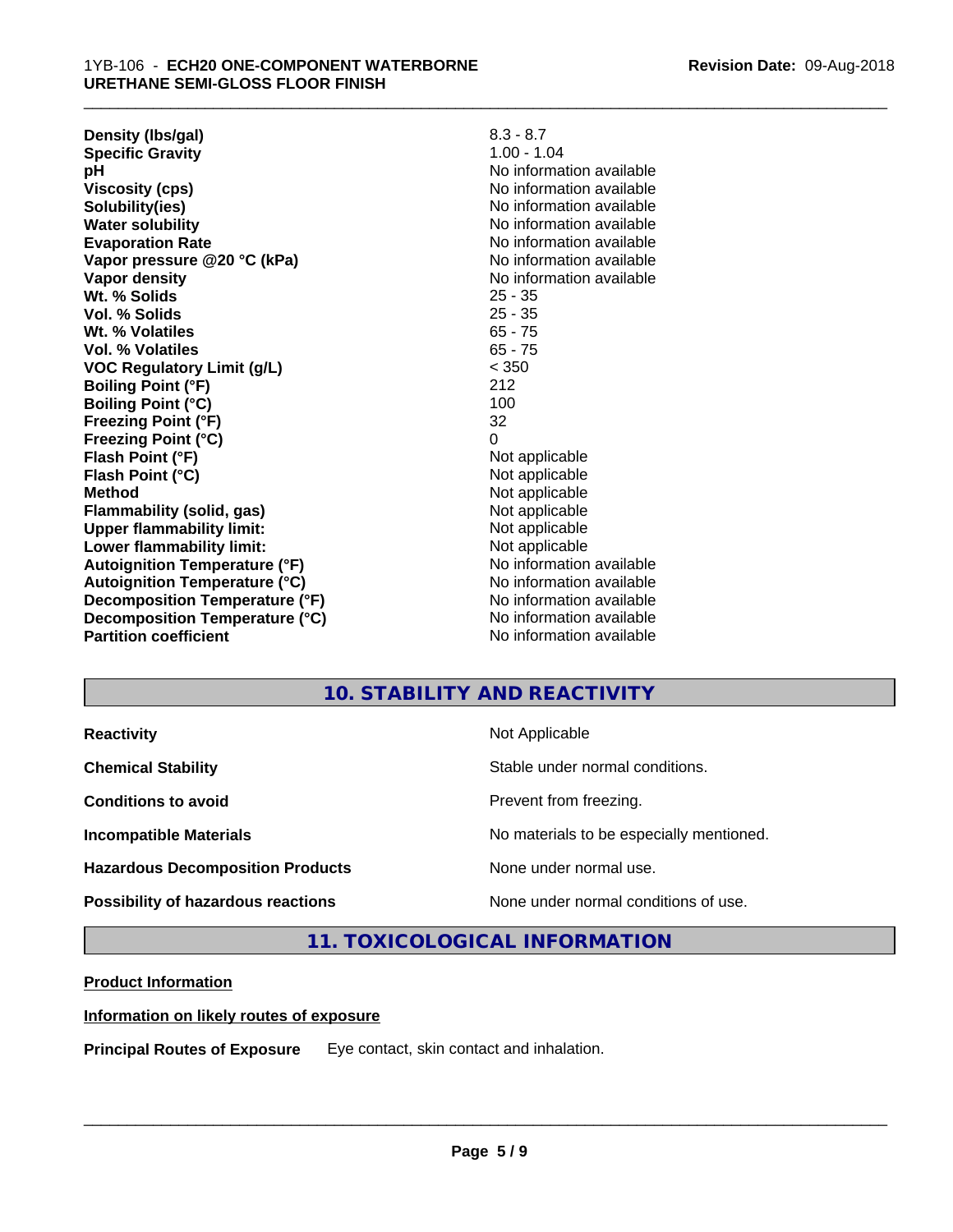| <b>Acute Toxicity</b>           |                                                                                            |
|---------------------------------|--------------------------------------------------------------------------------------------|
| <b>Product Information</b>      | No information available                                                                   |
|                                 | Symptoms related to the physical, chemical and toxicological characteristics               |
| <b>Symptoms</b>                 | No information available                                                                   |
|                                 | Delayed and immediate effects as well as chronic effects from short and long-term exposure |
| Eye contact                     | May cause slight irritation.                                                               |
| <b>Skin contact</b>             | Substance may cause slight skin irritation. Prolonged or repeated contact may dry          |
|                                 | skin and cause irritation.                                                                 |
| <b>Inhalation</b>               | May cause irritation of respiratory tract.                                                 |
| Ingestion                       | Ingestion may cause gastrointestinal irritation, nausea, vomiting and diarrhea.            |
| <b>Sensitization</b>            | No information available                                                                   |
| <b>Neurological Effects</b>     | No information available.                                                                  |
| <b>Mutagenic Effects</b>        | No information available.                                                                  |
| <b>Reproductive Effects</b>     | May damage fertility or the unborn child.                                                  |
| <b>Developmental Effects</b>    | No information available.                                                                  |
| <b>Target organ effects</b>     | No information available.                                                                  |
| <b>STOT - single exposure</b>   | No information available.                                                                  |
| <b>STOT - repeated exposure</b> | No information available.                                                                  |
| Other adverse effects           | No information available.                                                                  |
| <b>Aspiration Hazard</b>        | No information available                                                                   |

### **Numerical measures of toxicity**

**The following values are calculated based on chapter 3.1 of the GHS document**

| ATEmix (oral)                        | 24138 mg/kg |
|--------------------------------------|-------------|
| <b>ATEmix (dermal)</b>               | 54911 mg/kg |
| <b>ATEmix (inhalation-dust/mist)</b> | 40.6 ma/L   |
| <b>ATEmix (inhalation-vapor)</b>     | 388.4 mg/L  |

#### **Component Information**

1-Methyl-2-pyrrolidinone LD50 Oral: 3598 mg/kg (Rat) LD50 Dermal: 2000 mg/kg (Rabbit) **Triethylamine** LD50 Oral: 460 mg/kg (Rat) LD50 Dermal: 570 µg/L (Rabbit) Cobalt neodecanoate LD50 Oral: 3900 mg/kg (Rat)

### **Carcinogenicity**

*The information below indicateswhether each agency has listed any ingredient as a carcinogen:.*

| <b>Chemical name</b> | <b>IARC</b>          | <b>NTP</b> | <b>OSHA</b> |
|----------------------|----------------------|------------|-------------|
|                      | Possible Human<br>2B |            | Listed      |
| Cobalt neodecanoate  | Carcinoɑen           |            |             |

• Cobalt and cobalt compounds are listed as possible human carcinogens by IARC (2B). However, there is inadequate<br> **Page 6/9**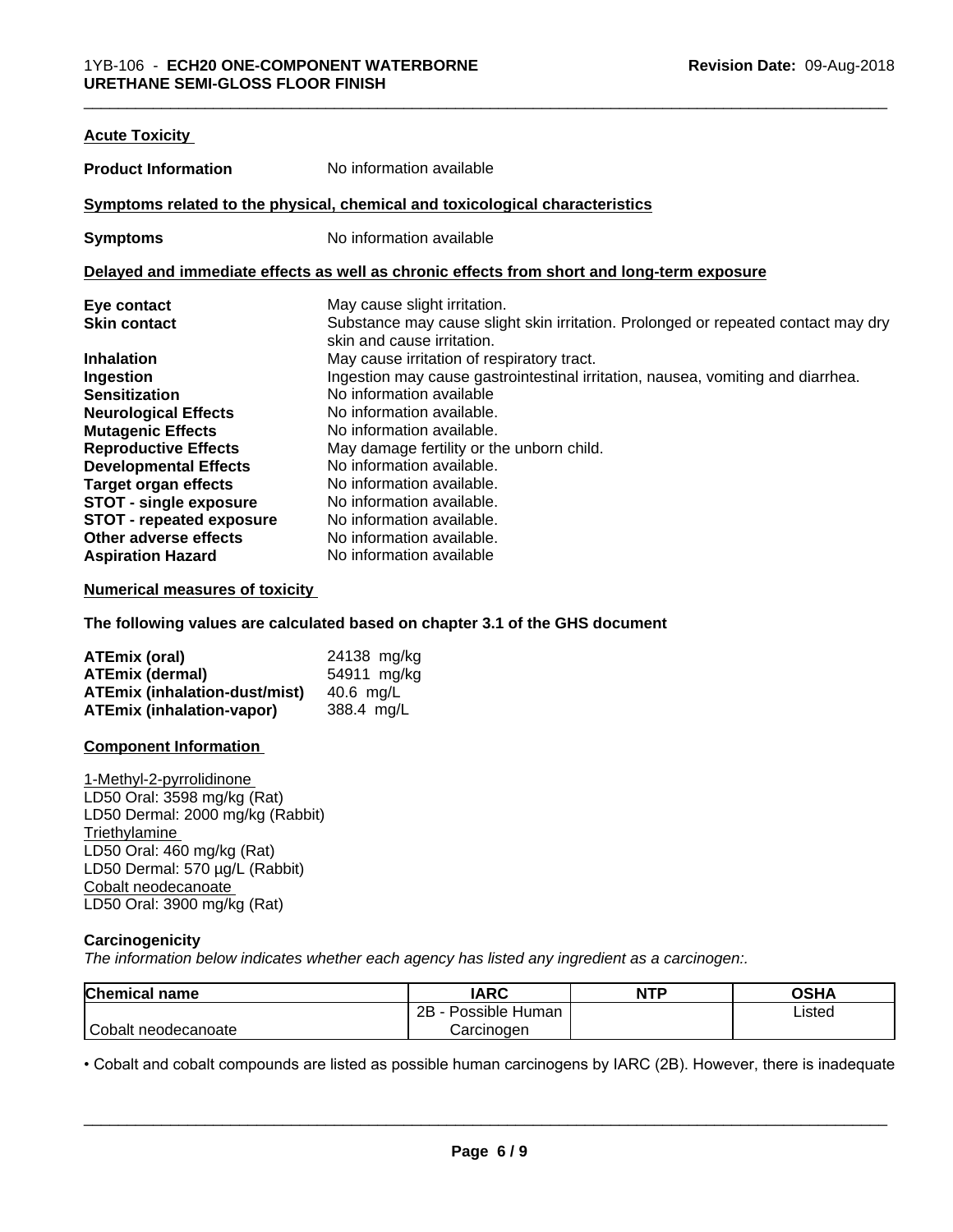evidence of the carcinogenicity of cobalt and cobalt compounds in humans.

**12. ECOLOGICAL INFORMATION**

\_\_\_\_\_\_\_\_\_\_\_\_\_\_\_\_\_\_\_\_\_\_\_\_\_\_\_\_\_\_\_\_\_\_\_\_\_\_\_\_\_\_\_\_\_\_\_\_\_\_\_\_\_\_\_\_\_\_\_\_\_\_\_\_\_\_\_\_\_\_\_\_\_\_\_\_\_\_\_\_\_\_\_\_\_\_\_\_\_\_\_\_\_

## **Ecotoxicity Effects**

The environmental impact of this product has not been fully investigated.

## **Product Information**

## **Acute Toxicity to Fish**

No information available

## **Acute Toxicity to Aquatic Invertebrates**

No information available

## **Acute Toxicity to Aquatic Plants**

No information available

#### **Persistence / Degradability**

No information available.

### **Bioaccumulation**

There is no data for this product.

#### **Mobility in Environmental Media**

No information available.

#### **Ozone**

No information available

## **Component Information**

## **Acute Toxicity to Fish**

No information available

## **Acute Toxicity to Aquatic Invertebrates**

No information available

## **Acute Toxicity to Aquatic Plants**

No information available

|                              | 13. DISPOSAL CONSIDERATIONS                                                                                                                                                                                               |
|------------------------------|---------------------------------------------------------------------------------------------------------------------------------------------------------------------------------------------------------------------------|
| <b>Waste Disposal Method</b> | Dispose of in accordance with federal, state, and local regulations. Local<br>requirements may vary, consult your sanitation department or state-designated<br>environmental protection agency for more disposal options. |
|                              | 14. TRANSPORT INFORMATION                                                                                                                                                                                                 |
|                              |                                                                                                                                                                                                                           |

**DOT** Not regulated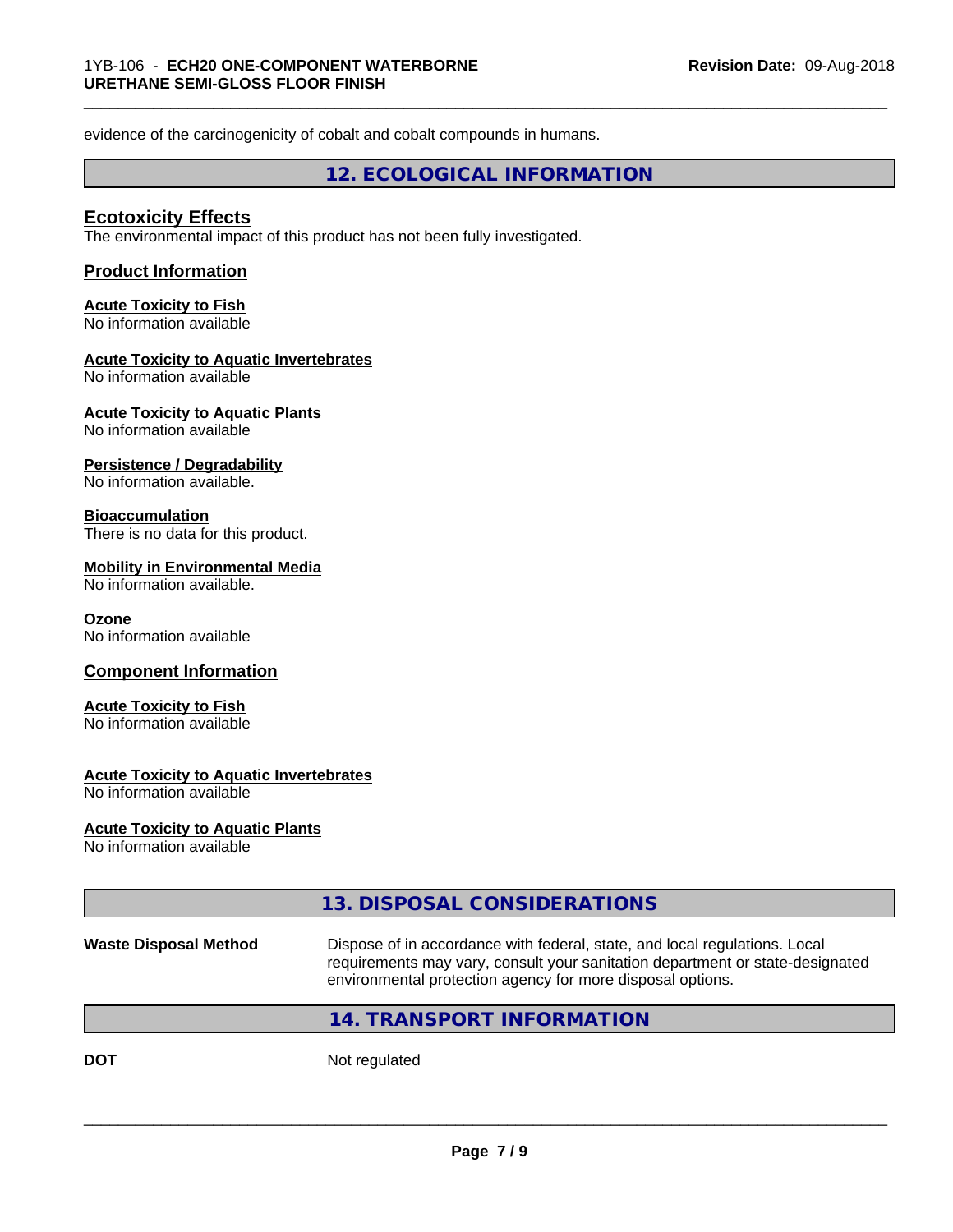| <b>ICAO/IATA</b> | Not regulated |  |
|------------------|---------------|--|
|------------------|---------------|--|

## **IMDG / IMO** Not regulated

**15. REGULATORY INFORMATION**

## **International Inventories**

| <b>TSCA: United States</b> | Yes - All components are listed or exempt. |
|----------------------------|--------------------------------------------|
| <b>DSL: Canada</b>         | Yes - All components are listed or exempt. |

## **Federal Regulations**

#### **SARA 311/312 hazardous categorization**

| Acute health hazard               | Yes |
|-----------------------------------|-----|
| Chronic Health Hazard             | Yes |
| Fire hazard                       | Nο  |
| Sudden release of pressure hazard | Nο  |
| Reactive Hazard                   | N٥  |

## **SARA 313**

Section 313 of Title III of the Superfund Amendments and Reauthorization Act of 1986 (SARA). This product contains a chemical or chemicals which are subject to the reporting requirements of the Act and Title 40 of the Code of Federal Regulations, Part 372:

| Chemical name            | <b>CAS No.</b> | Weiaht-% | <b>CERCLA/SARA 313</b><br>(de minimis concentration) |
|--------------------------|----------------|----------|------------------------------------------------------|
| 1-Methyl-2-pyrrolidinone | 872-50-4       |          |                                                      |
| Triethylamine            | 121-44-8       |          |                                                      |

## **Clean Air Act,Section 112 Hazardous Air Pollutants (HAPs) (see 40 CFR 61)**

This product contains the following HAPs:

| <b>Chemical name</b> | CAS No.  | Weight-% | <b>Hazardous Air Pollutant</b> |
|----------------------|----------|----------|--------------------------------|
|                      |          |          | (HAP)                          |
| Triethylamine        | 121-44-8 |          | Listed                         |

## **US State Regulations**

## **California Proposition 65**

**A WARNING:** Cancer and Reproductive Harm– www.P65warnings.ca.gov

## **State Right-to-Know**

| <b>Chemical name</b>         | Ma'<br>.<br>пиэспэ | <b>LAFCAV</b><br>Ne۱<br>.<br>ьe | ısvlvania |
|------------------------------|--------------------|---------------------------------|-----------|
| rolidinone<br>nvr<br>Methyl- |                    |                                 |           |